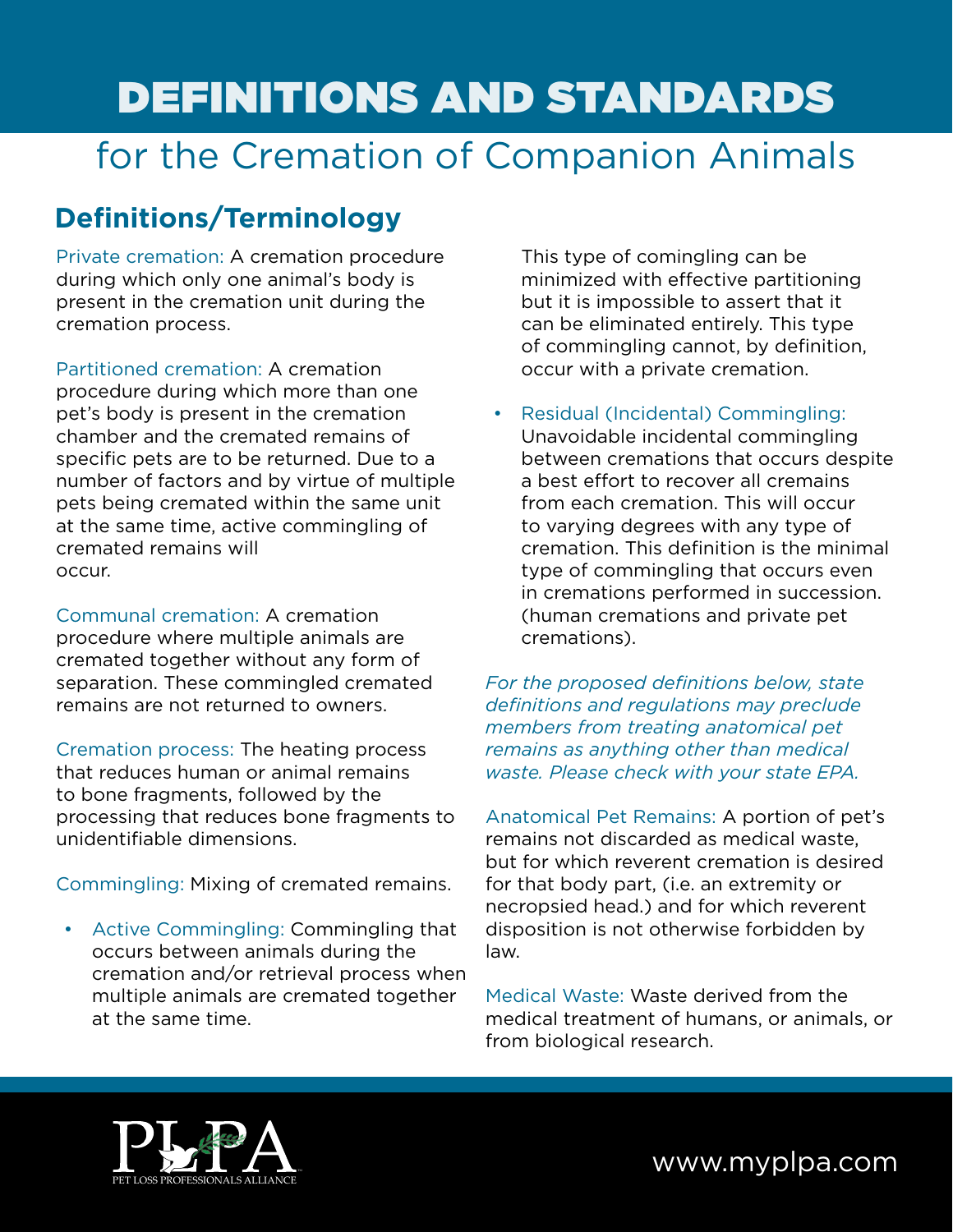## **Standards for Cremation Procedures**

#### Single Pet "One at a Time" Cremation Procedures

#### *Private Cremation*

Any cremation procedure deemed "Private" must be performed with only one pet's body or cremated remains in the cremation unit during the cremation process. Only "one pet at a time" will be cremated when a Private Cremation is performed.

All retrievable cremated remains should be collected from each cremation prior to placing the next animal's body in the cremation unit.

Operators may not use the word "Private" in the title or description of any service in which more than one animal is cremated in any part of a single cremation unit at the same time. (i.e., "Semi-Private," "Privately Partitioned," are not acceptable).

It is the PLPA's position that any company using the words "Private" or "Individual" in the definition and/or description of their cremation processes be expected to perform the procedure in the same manner as private cremations are performed by PLPA members.



#### Multiple Pet Cremation Procedures

#### *Partitioned Cremation*

PLPA members will be expected to follow strict guidelines when/if performing this sort of cremation procedure. Full disclosure is expected from membership. The words "private" and/or "individual" are not to be used in whole or in part in the description and/or definition of this type of procedure.

At the very least, some contiguous method of effective physical separation not just space—should be employed in order to keep commingling to a minimum. Commingling of cremated remains will occur with this type of cremation and will vary based upon conditions in the cremation chamber, height and type of the partitioning medium used, amount of space between animals, method of retrieval employed, and other factors.

#### *Communal Cremation*

While allowing for some practical considerations at the discretion of the PLPA member, PLPA membership will be expected to treat the bodies of pets designated for communal cremation with respect and dignity at all times possible. This primarily includes, but is not limited to:

• Completing the cremation expeditiously if cold storage is not available.



## www.myplpa.com